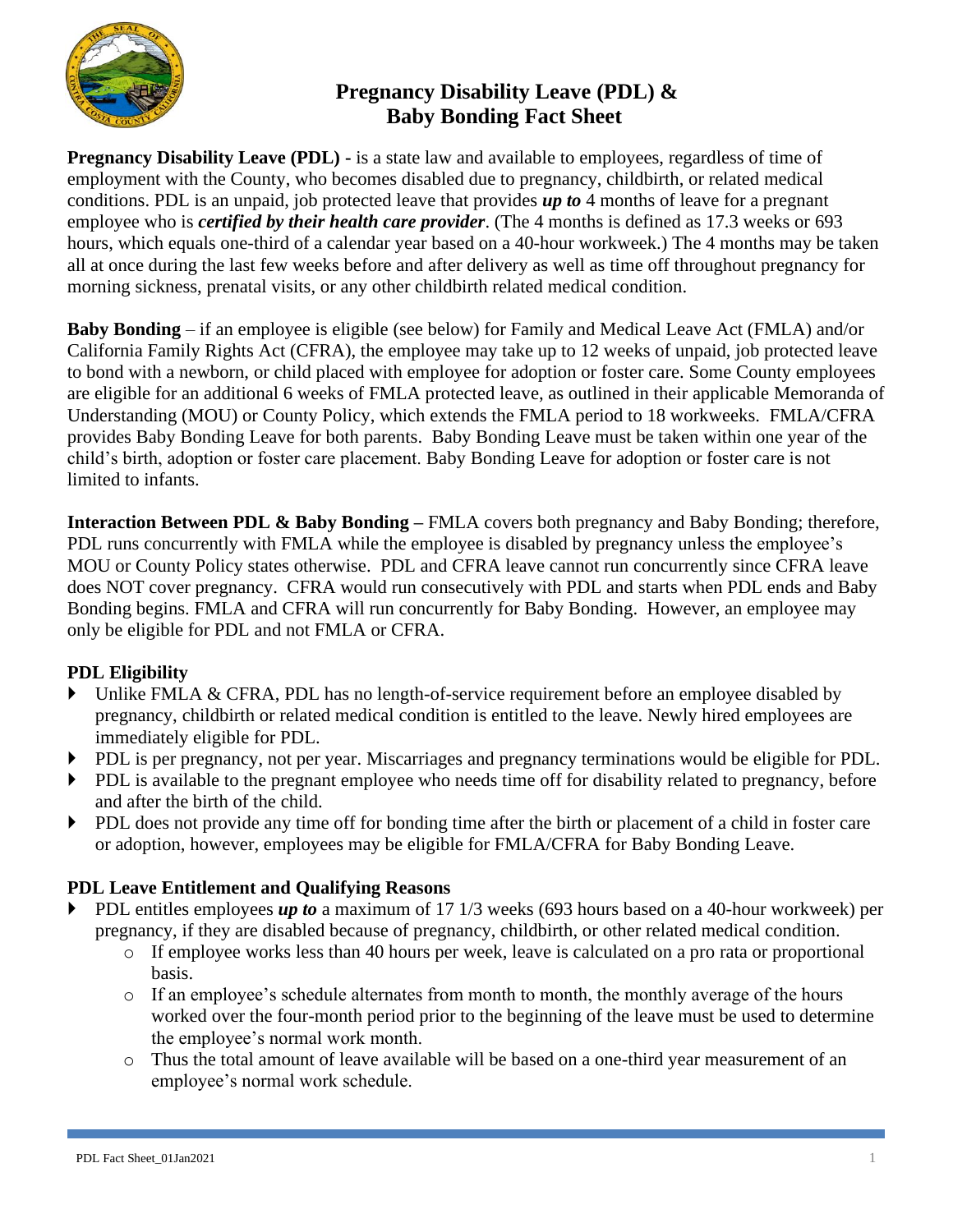- **Pregnancy disabilities are physical or mental conditions related to pregnancy or childbirth that prevents** an employee from performing essential duties of their job, or cause undue risk to the pregnancy's successful completion. This may include severe morning sickness, bed rest, pregnancy-induced hypertension, post-partum depression, loss or end of pregnancy, prenatal or postnatal care, gestational diabetes, preeclampsia, childbirth, and recovery from childbirth.
- PDL is not for an automatic period of time, but for the period of time that the employee is disabled by pregnancy. The employee's *health care provider determines how much time is needed*.
- PDL does not need to be taken all at once but can be taken on an as-needed basis as required by the employee's health care provider, including intermittent leave or a reduced work schedule, all of which counts against the four-month entitlement to leave.
- If an employee can still perform their essential job functions with a reasonable accommodation, the employee cannot be forced to go on leave before they  $\&$  their health care provider requests it.
- **Transgender employees who have pregnancy disabilities are entitled to all the same right and** accommodations afforded any other employee with pregnancy-related conditions.

### **Baby Bonding**

- If eligible, employees may take unpaid Baby Bonding Leave under FMLA/CFRA. Baby Bonding Leave begins when PDL ends and is taken in addition to PDL. Eligibility requires employee to have 12 months of service with the County and to have worked 1,250 hours in the 12 months immediately preceding the start of FMLA/CFRA (see FMLA/CFRA Fact Sheet).
- An employee may be eligible for PDL but not FMLA or CFRA. Time off on PDL counts towards the 12 month requirement for FMLA/CFRA but not the 1,250 hour requirement. Therefore, an employee may become eligible for Baby Bonding while out on PDL if the hour requirement was previously fulfilled.
- Both parents are entitled to take up to 12 weeks of available FMLA/CFRA (or if eligible, 18 weeks of Extended FMLA) in a 12-month period for bonding with a new born or a child placed with employee for adoption or foster care. Entitlement must be taken within one year of the child's birth, adoption or foster care placement. FMLA/CFRA would run concurrently.
- For FMLA only, when both parents work for the County, Baby Bonding is limited to a combined total of 12 weeks, or 18 weeks of available FMLA leave (employees represented by Deputy Sheriffs' Association Management Unit and Rank & File are exempt from this rule).
	- o FMLA: This limitation applies to husband and wife. Does not apply if employees are also eligible for CFRA
	- o CFRA: This limitation was eliminated on January 1, 2021.
- **Intermittent Baby Bonding** 
	- o FMLA: Bonding with a newborn, an adopted child or one placed with the employee for foster care can be intermittent or on a reduced leave schedule only if the department agrees**.**
	- o CFRA: Bonding leave of less than two weeks' duration must be granted on any two occasions. Leave must be taken in at least two week increments or more. However, departments may grant leave of less than two weeks on more than two occasions.

#### **Process for Requesting PDL & Baby Bonding**

The correct forms to use and submittal deadline will depend on the type of leave the employee is requesting. The department cannot deny PDL, Baby Bonding Leave, or reasonable accommodation or transfer if the need is an emergency or is otherwise unforeseeable. A medical certification is required for PDL and if dates change from the original certification, the employee is required to submit a new medical certification reflecting the new dates. No medical certification is needed for Baby Bonding Leave.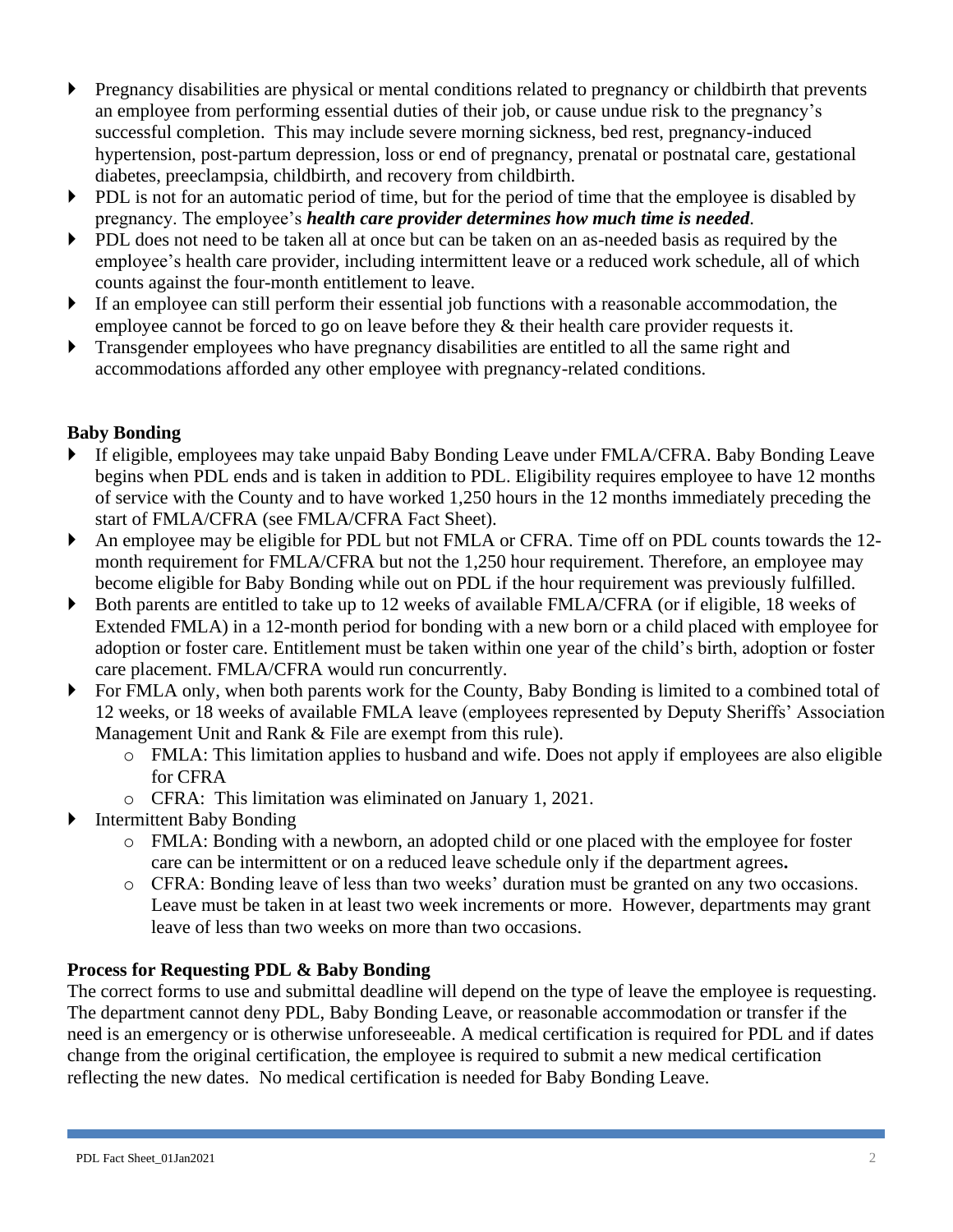| <b>Employee or Department</b>                | Form(s)/Notice(s) Needed                         | <b>Response or Submittal Deadline</b>                                                       |
|----------------------------------------------|--------------------------------------------------|---------------------------------------------------------------------------------------------|
| Employee needs PDL and/or Baby Bonding       | <b>Request for Leave of Absence</b>              | Employee submits form to department at least 30                                             |
| Leave                                        |                                                  | days in advance for foreseeable leave or as soon as                                         |
|                                              |                                                  | need for leave becomes known and is practicable if                                          |
|                                              |                                                  | not foreseeable.                                                                            |
| Department becomes aware of request for      | <b>Notice of Eligibility and Rights and</b>      | Department must give notice within 5 business                                               |
| PDL/FMLA/CFRA and/or Baby Bonding Leave      | <b>Responsibilities</b>                          | days of the request for PDL/FMLA/CFRA and/or                                                |
|                                              |                                                  | <b>Baby Bonding</b>                                                                         |
|                                              | Your Rights and Obligation as a Pregnant         | If the leave is for the employee's pregnancy, also                                          |
|                                              | <b>Employee Notice</b>                           | provide the state PDL notice.                                                               |
| If employee is eligible for PFL/FMLA leave   | <b>Certification of Health Care Provider-</b>    | Department provides form to employee and gives                                              |
|                                              | <b>Employee's or Family Member's Serious</b>     | at least 15 calendar days to respond. (This form in                                         |
|                                              | <b>Health Condition</b>                          | not needed for Baby Bonding).                                                               |
| Department determines if employee qualifies  | <b>FMLA/CFRA/PDL Designation Notice</b>          | Department determines if leave also qualifies for                                           |
| for PDL and FMLA/CFRA                        |                                                  | FMLA/CFRA and provides this form to the                                                     |
|                                              | <b>Family Care and Medical Leave (CFRA</b>       | employee within 5 business days of determination.                                           |
|                                              | Leave) and Pregnancy Disability Leave            | If more information is need, form can be used to                                            |
|                                              | <b>Notice</b>                                    | conditionally grant leave pending receipt of                                                |
|                                              |                                                  | additional information. This form can be used to                                            |
|                                              |                                                  | deny FMLA/CFRA. State CFRA/PDL notice is also                                               |
|                                              |                                                  | required to be provided to employee.                                                        |
| Respond to Baby Bonding Leave only request - | <b>FMLA/CFRA/PDL Designation Notice</b>          | Department determines if employee qualifies for                                             |
| Department determines if employee qualifies  |                                                  | FMLA/CFRA and provides this form within 5                                                   |
| for FMLA/CFRA                                |                                                  | business days of determination. This form would                                             |
|                                              |                                                  | also be used to deny the FMLA/CFRA leave request.                                           |
| If Employee only qualifies for PDL and not   | <b>Certification of Health Care Provider for</b> | Employee provides form to their department from                                             |
| <b>FMLA/CFRA</b>                             | Pregnancy Disability, Leave Transfer and/or      | their health care provider with reasonable advance                                          |
| Or                                           | <b>Reasonable Accommodation</b>                  | notice for the need for PDL (may also be used &                                             |
|                                              |                                                  | accepted for PDL/FMLA/CFRA) or a reasonable<br>accommodation (i.e., temporarily modify work |
| PDL accommodation(s) or transfer is needed   |                                                  | duties, provide a stool or chair, or allow more                                             |
|                                              |                                                  | frequent breaks) or a transfer to a less strenuous or                                       |
|                                              |                                                  | hazardous position (where one is available) or                                              |
|                                              |                                                  | duties if medically needed. Departments must                                                |
|                                              |                                                  | respond as soon as possible but no later than 10                                            |
|                                              |                                                  | calendar days.                                                                              |
| <b>Designate PDL Only</b>                    | <b>PDL Only Employee Letter</b>                  | If the leave is related to PDL only and employee                                            |
|                                              |                                                  | does not qualify for FMLA/CFRA provide this letter                                          |
|                                              |                                                  | no later than 10 calendar days after receiving the                                          |
|                                              |                                                  | request.                                                                                    |
| Employee is returning to work from PDL       | <b>Certificate of Health Care Provider for</b>   | Department gives to employee with the                                                       |
|                                              | <b>Employee to Return to Work</b>                | Designation Notice. Employee returns this form to                                           |
|                                              |                                                  | their department prior to or on return to work                                              |
|                                              |                                                  | date. This form is not needed for Baby Bonding.                                             |

## **Use of Accruals and SDI/PFL**

- PDL is an unpaid leave. Employees may only be required to use sick leave accruals while on PDL per state law. Afterwards, it is at the employee's discretion to use other available accruals while on PDL.
- PDL/SDI if the employee is eligible for State Disability Insurance (SDI), they are required to enroll in SDI while on PDL and participate in the County's Integration or Buy Back program as outlined in the employees' MOU or County Policy. SDI is not a leave of absence but a partial wage replacement benefit administered by the state. (See the SDI/PFL Fact Sheet.)
- Baby Bonding eligible employees are entitled to an unpaid leave of absence under FMLA/CFRA. Employees are required to use available vacation or other PTO accruals or use accruals as set forth in the employee's MOU or County Policy under "Leave Without Pay – Use of Accruals".
- Baby Bonding/Paid Family Leave (PFL) if the employee participates in the State's SDI program, they would be eligible for PFL for 8 weeks (*increased from 6 weeks to 8 weeks on July 1, 2020*) during a 12 month period. PFL would be used in conjunction with FMLA/CFRA and is also not a leave of absence but a partial wage replacement benefit.
- Sick leave accruals may not be used for Baby Bonding unless the employee's MOU or County Policy states this is permissible.